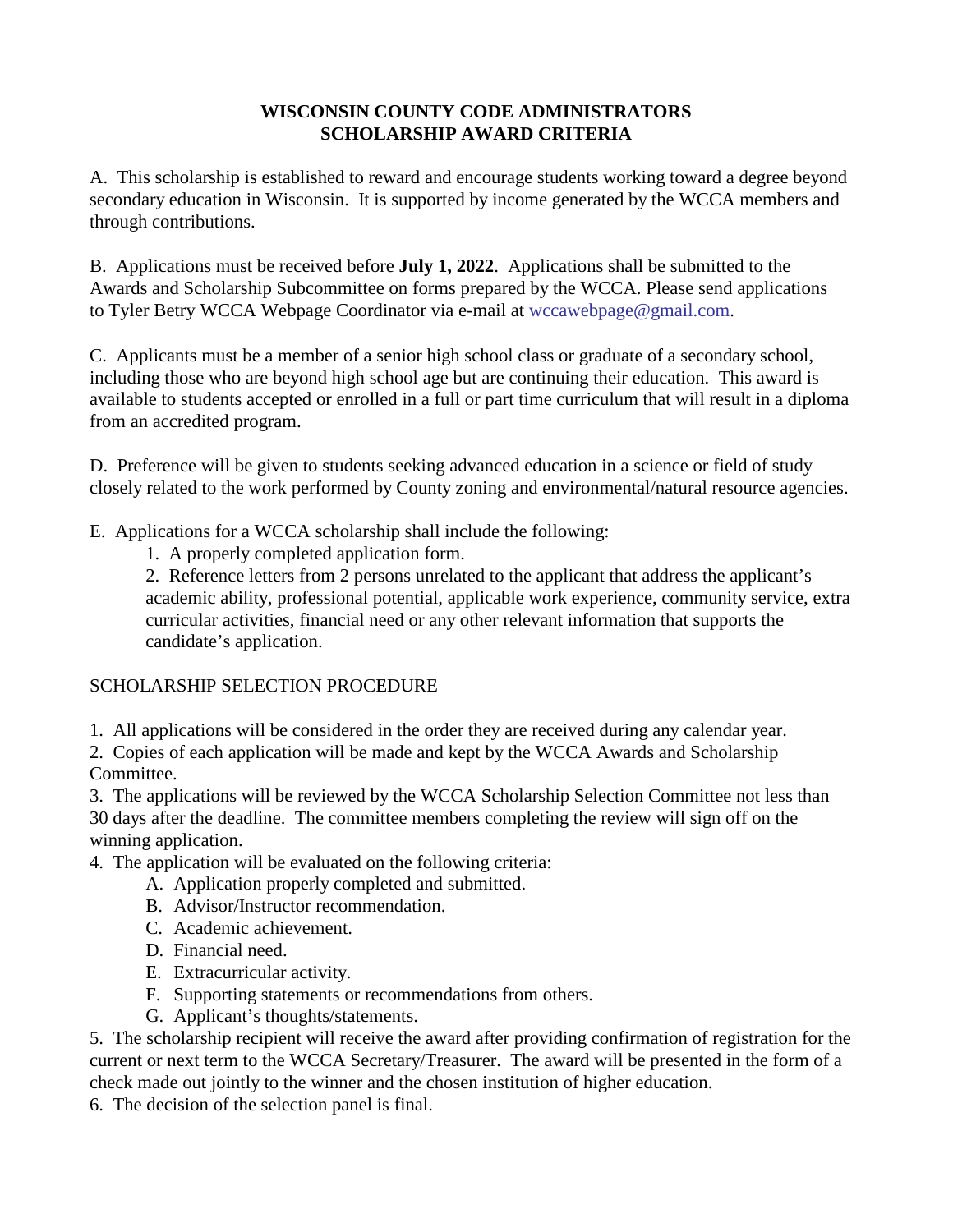## **WILLIAM HNILICKA MEMORIAL SCHOLARSHIP WISCONSIN COUNTY CODE ADMINISTRATORS**

| I. Personal information.                                                                                                                                                       |         |        |          |  |
|--------------------------------------------------------------------------------------------------------------------------------------------------------------------------------|---------|--------|----------|--|
| Name<br>(LAST)                                                                                                                                                                 | (FIRST) |        | (MI)     |  |
|                                                                                                                                                                                |         |        |          |  |
|                                                                                                                                                                                |         |        |          |  |
| I currently attend:                                                                                                                                                            |         |        |          |  |
| Technical College   College/University<br>High School                                                                                                                          |         |        | None     |  |
|                                                                                                                                                                                |         |        |          |  |
| Next Semester I will be attending Next Semester I will be attending                                                                                                            |         |        |          |  |
|                                                                                                                                                                                |         |        |          |  |
| I will be a:                                                                                                                                                                   |         |        |          |  |
| Sophomore<br>$Freshman$                                                                                                                                                        | Junior  | Senior | Graduate |  |
|                                                                                                                                                                                |         |        |          |  |
|                                                                                                                                                                                |         |        |          |  |
| List any extracurricular activities you have been involved in, including student/professional<br>organizations, community involvement, etc. (Use additional page if necessary) |         |        |          |  |
|                                                                                                                                                                                |         |        |          |  |
|                                                                                                                                                                                |         |        |          |  |
|                                                                                                                                                                                |         |        |          |  |
|                                                                                                                                                                                |         |        |          |  |
|                                                                                                                                                                                |         |        |          |  |
|                                                                                                                                                                                |         |        |          |  |
|                                                                                                                                                                                |         |        |          |  |
|                                                                                                                                                                                |         |        |          |  |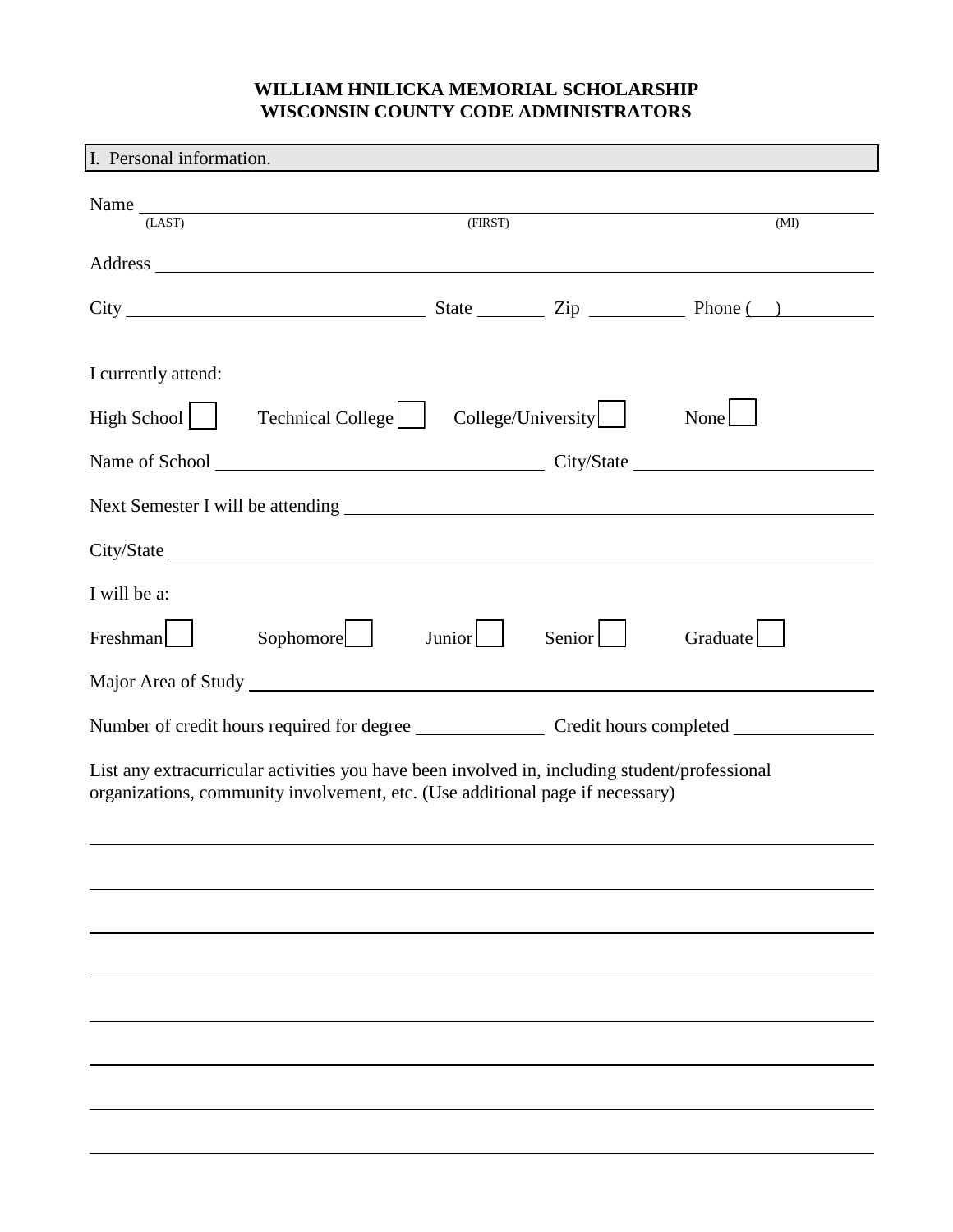# II. Academic Records and Achievements - High School or Post Secondary Education

List school(s) attended in order, with most recent first:

| Post Secondary                                                                                       | City/State | Dates | Degree |  |  |  |
|------------------------------------------------------------------------------------------------------|------------|-------|--------|--|--|--|
|                                                                                                      |            |       |        |  |  |  |
|                                                                                                      |            |       |        |  |  |  |
| <b>High School</b>                                                                                   |            |       |        |  |  |  |
|                                                                                                      |            |       |        |  |  |  |
| List any academic honors you have received (National Honor Society, Valedictorian, Honor Roll, etc.) |            |       |        |  |  |  |
|                                                                                                      |            |       |        |  |  |  |
|                                                                                                      |            |       |        |  |  |  |
| List any offices or leadership positions you have held and the name of the organization:             |            |       |        |  |  |  |
|                                                                                                      |            |       |        |  |  |  |
|                                                                                                      |            |       |        |  |  |  |
| III. Applicant's Statements                                                                          |            |       |        |  |  |  |
| Please describe your career goals for the first 5 years after completing your education:             |            |       |        |  |  |  |
|                                                                                                      |            |       |        |  |  |  |